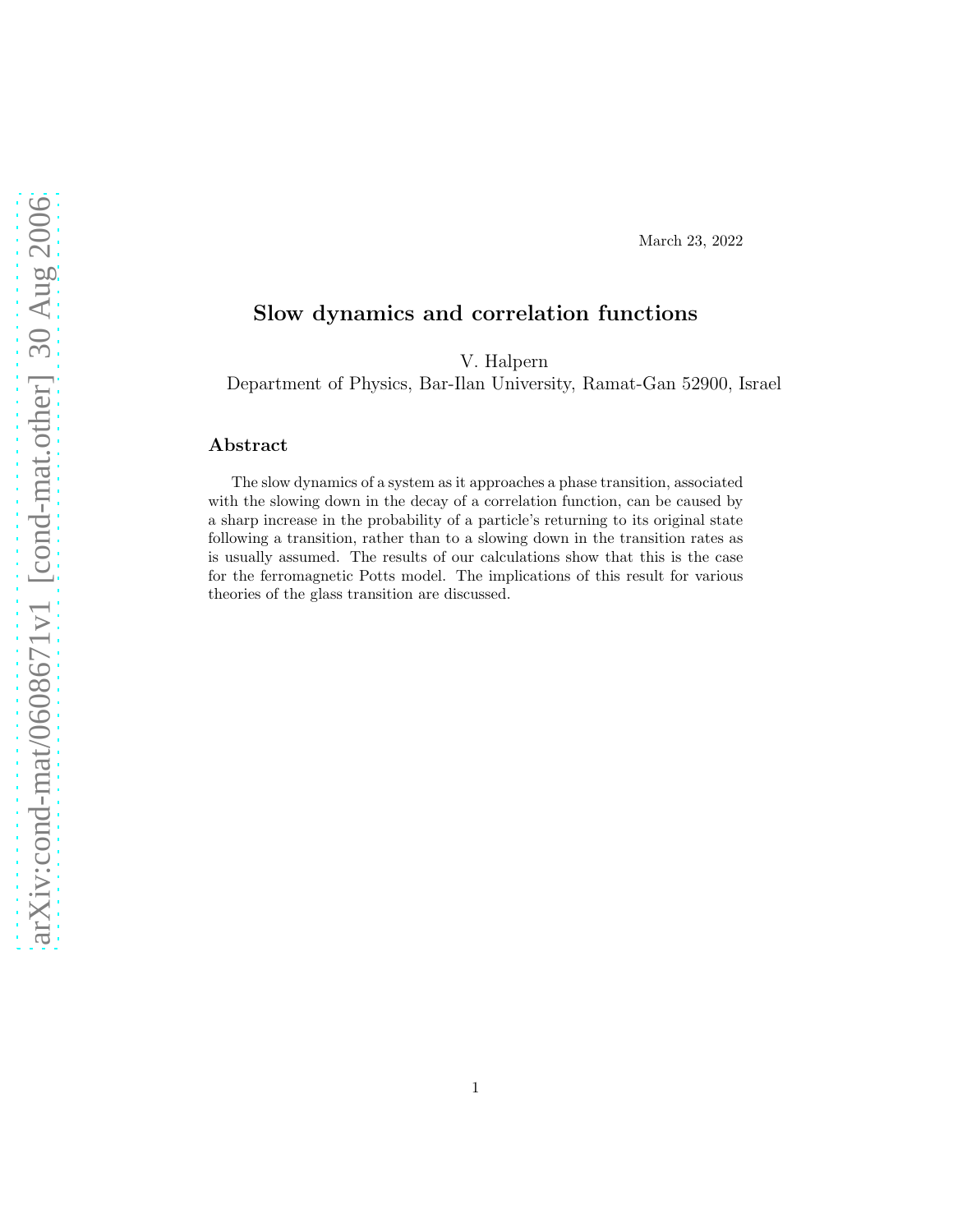## I. Introduction

The drastic slowing down of a system's dynamics as the temperature T is lowered towards a critical temperature  $T_c$  is a well-known feature of many physical systems. Typical examples include the slowing down of the  $\alpha$ -relaxation process in supercooled liquids as the glass transition temperature is approached and the critical slowing down of the dynamical processes in a system undergoing a phase transition as the phase transition temperature is approached. There are two aspects of this slowing down, namely the general theory and the nature of the specific mechanism. For the general theory, in the case of phase transitions this slowing down can readily be derived quite simply from the Landau theory of phase transitions, which involves an expression for the free energy of the system in terms of an order parameter and its fluctuations.,<sup>[1](#page-6-0)</sup> while for the glass transition there are various suggestions for general theories but none that is yet generally accepted.<sup>[2](#page-6-1)</sup> With regard to the nature of the specific mechanism, it is usually assumed that this slowing down is associated with a drastic slowing down in the rates at which the particles make transitions. In this paper, we show that there is another possible mechanism, namely a change in the results of successive transitions, and present results for a specific model system where this is the case.

The calculation of a system's properties is usually performed in terms of correlation functions  $C(t)$ , that describe the average relationship between the states of the particles at time t with their original state at time  $t = 0$ . One reason for this is that, according to Kubo's formula, many of a system's observable macroscopic properties are determined by correlation functions. For instance, the frequency dependent dielectric susceptibility  $\chi(\omega)$  is proportional to the Fourier transform of the dipole-dipole correlation function  $\langle M(t) . M(0) \rangle^3$  $\langle M(t) . M(0) \rangle^3$ Hence, a rapid increase in the probability that molecules return to their original state (in the relevant phase space) following a transition, which we call the return probability, will also lead to a drastic slowing down in the rate of decay of the correlation functions, and so of the associated relaxation processes and of the system's dynamics. The question of whether this process, rather than a drastic slowing down of the transition rates, is responsible for the slow dynamics is well worth investigating. For instance, for supercooled liquids it has important implications for the type of theory that can explain the glass transition, as we discuss below. Incidentally, this type of approach is in line with that of Berthier and Garrahan, $4\text{ who emphasized the importance of considering transitions in }$  $4\text{ who emphasized the importance of considering transitions in }$ real space.

The property of a system that is most often studied, both theoretically and experimentally, is the correlation function, but this on its own cannot show which of the above mechanisms is responsible for the slowing down. Another property that can readily be studied theoretically (although not so easily measured experimentally), and which can throw some light on this question, is the fraction of particles in the system that have never changed their state up to time t. We call this function the system's transition function and denote it by  $Pt(t)$ .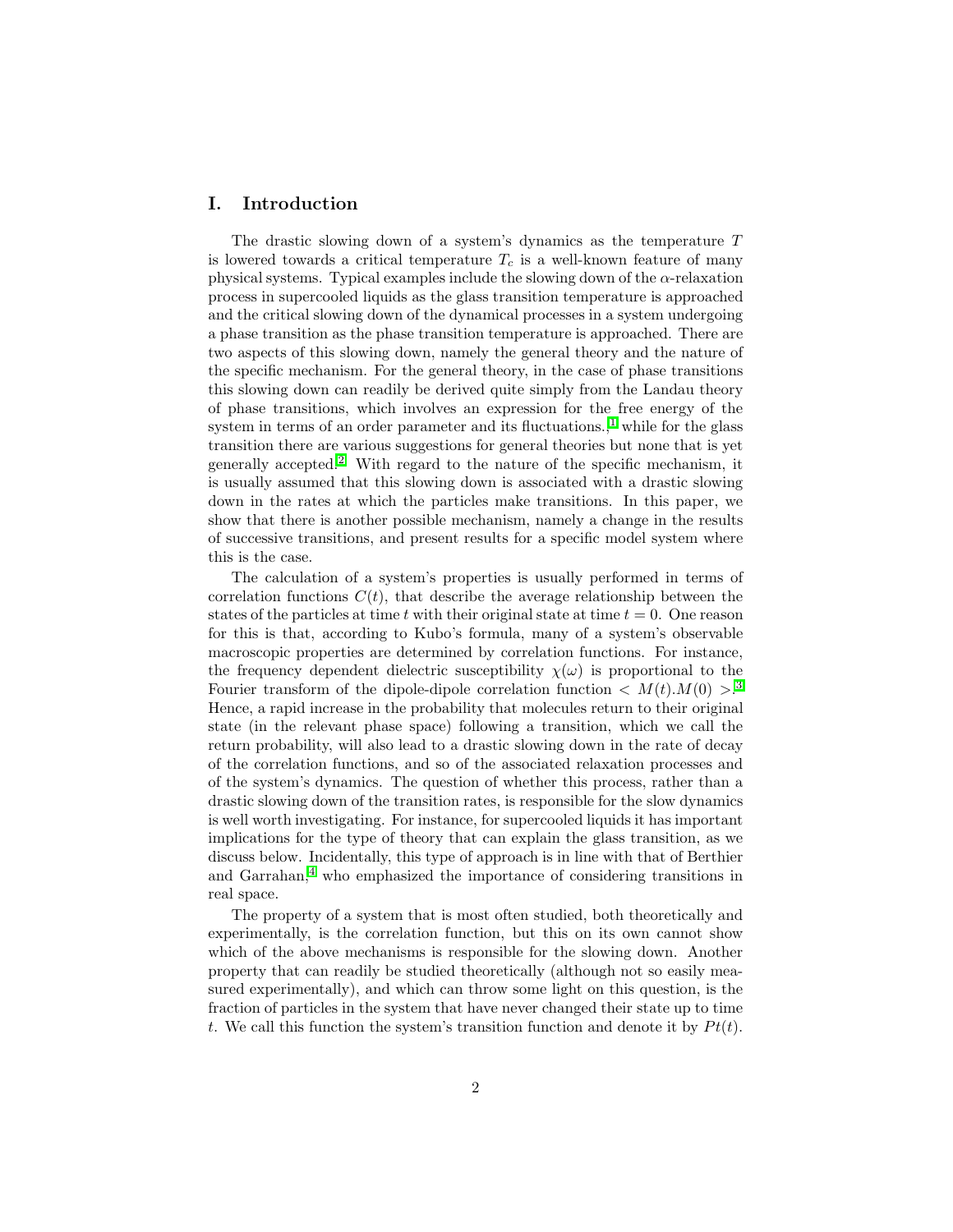If the particles move randomly after making a transition, the correlation and transition functions should decay with time in a very similar manner. However, if the particles have a tendency to return to their original state because of the arrangement of their neighbors, as in Funke's mismatch and relaxation model for ionic conductors<sup>[5](#page-6-4)</sup> and in the cage effect in mode coupling theory<sup>[6](#page-6-5)</sup> for instance, the correlation function will decay much more slowly with time than the transition function. It follows that a comparison of the change in the time dependence of these functions as the critical temperature is approached can throw light on which of the above mechanisms is responsible for the slow dynamics. In this paper, we make such a comparison for a simple model system in which there is a phase transition, and so critical slowing down as it is approached, and then consider the implications of our results for other systems.

The system that we consider is the ferromagnetic  $q$ -state Potts model, for which we have recently reported results for the transition function  $Pt(t)$ , in a paper<sup>[7](#page-6-6)</sup> henceforth referred to as I. The function  $Pt(t)$  was there called  $P(t)$  and termed the relaxation function, but we have changed its name and symbol in this paper so as to avoid any impression that it is related to a physical property such as the dielectric polarization. We have extended the calculations in I by calculating simultaneously the transition function  $P t(t)$  and the normalized correlation function  $Cr(t)$ , which we define below, as  $T_c/T$  increases towards unity. In section 2, we describe briefly the model system and how we analyzed its properties. The results of our calculations are presented and discussed in section 3, while our conclusions are summarized in section 4.

#### II. The Potts model and its analysis.

The Hamiltonian for the ordered ferromagnetic q-spin Potts model with interactions only between the spins at adjacent sites can be written  $as^8$  $as^8$ 

$$
H = -J \sum_{i} \sum_{j(i)} \delta(\sigma_i, \sigma_j)
$$
 (1)

where  $J > 0$ , the first sum is over all the sites i in the system and the second one over all the sites  $i(i)$  that are nearest neighbors of the site i, the spins  $\sigma_i$  can take any integer value between 1 and q, and  $\delta$  is the Kronecker delta,  $\delta(a, b) = 1$  if  $a = b$ , 0 if  $a \neq b$ . For this system, some care is needed in defining the relevant correlation function. The elementary correlation function is just  $s(t) = \sum_i \delta[\sigma_i(t), \sigma_i(0)] >$ , but this will never tend to zero as  $t \to \infty$  since the spins can only assume  $q$  distinct values, so that even for completely random  $\sigma_i(t)$  a fraction  $1/q$  of them will equal  $\sigma_i(0)$ . Accordingly, for a system of N spins we define the normalized correlation function  $Cr(t)$  by

$$
Cr(t) = \sum_{i} {\{\delta[\sigma_i(t), \sigma_i(0)] - 1/q\}} > / [N(1 - 1/q)] \tag{2}
$$

for which  $Cr(0) = 1$  and if eventually there is no correlation between the initial and final states then  $Cr(\infty) = 0$ .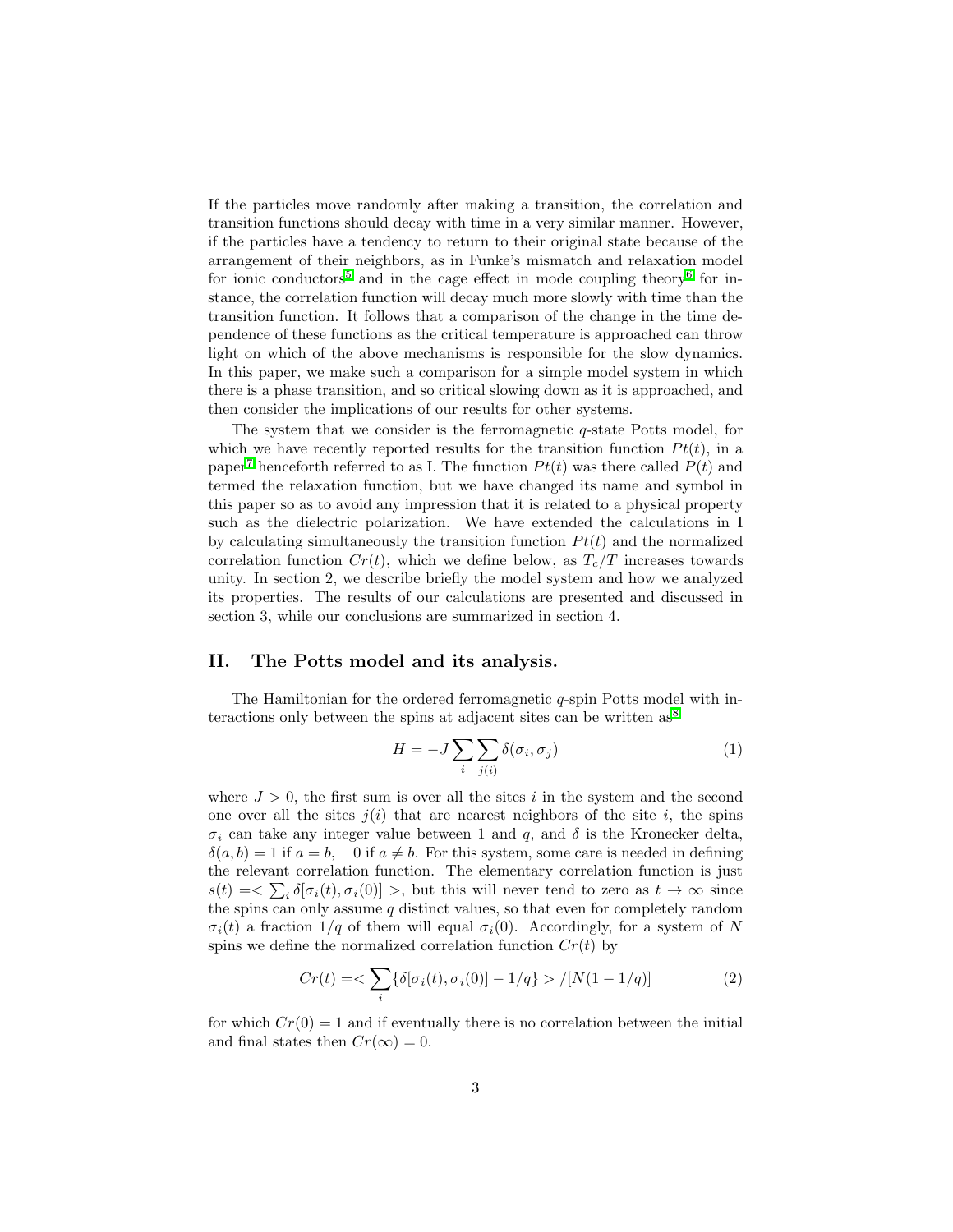It follows from equation (1) that the energy  $E$  associated with a site on which the spin is equal to that on z adjacent sites is just  $-zJ$ . The probability of a change in the spin at a site which involves an increase of  $\Delta E$  in this energy at temperature T was taken to have the standard form

$$
w = w_0, \quad \Delta E < 0
$$
  
\n
$$
w = w_0 \exp(-\Delta E/k_B T), \quad \Delta E > 0
$$
\n(3)

For an infinite square lattice, the values of the critical temperature  $T_c$  are given by the solutions  $v = v_c$  of the equation  $v^2 = q$ , where  $v = \exp\left(\frac{J}{k_BT}\right) - 1$ , while the phase transition is of second order for  $q \leq 4$  and of first order for  $q > 4$ <sup>[9](#page-6-8)</sup>. In order to examine both types of phase transition, we performed our calculations for two systems, with values of  $q = 3, 6$ . For our simulations we considered, as in I, a square lattice of 200 x 200 sites, and we here chose  $w_0 = 1$ since we are interested in temperatures close to  $T_c$ . The simulation techniques used were the same as in I, apart from starting the anneals from an initial state of all identical spins instead of one with random spins. Once a steady state was reached, five sets of several successive simulation runs were performed on the system, with each run proceeding until the spin had changed at least once at 99.9% of the sites. A maximum of 5 runs was performed in each set, but these were stopped once  $Cr(t)$  became less than 0.002. Finally, the average values of  $Pt(t)$  and  $Cr(t)$  for the five sets of runs were calculated.

The results were analyzed in terms of the mean relaxation times,  $\langle \tau \rangle$ , for the decay of these functions, and two different techniques were used to calculate them. In general, a monotonically decreasing function  $f(t)$  can be expressed as a sum or integral of functions  $\exp(-t/\tau)$ , with a distribution  $g(\tau)$  of relaxation times  $\tau$ ,  $f(t) = \int g(\tau) \exp(-t/\tau) d\tau$ . In that case,  $\langle \tau \rangle = \int g(\tau) \tau d\tau =$  $\int_0^\infty f(t)dt$ , and this latter expression was used to calculate  $\langle \tau \rangle$ . The main method that we used for our calculations was to fit  $Pt(t)$  and  $Cr(t)$ , for values of these functions greater than 0.01, to stretched exponential functions  $f(t) = A \exp[-(t/\tau_0)^{\beta}],$  for which  $\int_0^{\infty} f(t)dt = (A/\beta)\Gamma(1/\beta)\tau_0$ . In all cases, an excellent fit was obtained (in a graph of  $\ln[f(t)]$  as a function of t) with  $A = 1$ . We restricted our calculations to values of  $x = T_c/T$  such that after a set of 5 runs  $Cr(t) < 0.1$ , since for higher final values of  $Cr(t)$  it is difficult to justify a fit to such a function. In addition,  $\langle \tau \rangle$  was calculated directly for the two functions from  $\int_0^\infty f(t)dt$ , and the value obtained was found to be very close to that obtained from the fit to the stretched exponential function (except for  $Cr(t)$  at the highest values of x, where the cut-off in  $Cr(t)$  after five runs led to a much lower value for  $\int_0 f(t)dt$  since the integral did not extend to negligible values of  $Cr(t)$ ). Accordingly, all the results for  $\langle \tau \rangle$  that we present, which are denoted by  $\tau_P$  for  $Pt(t)$  and by  $\tau_C$  for  $Cr(t)$ , are those derived from fits to a stretched exponential function.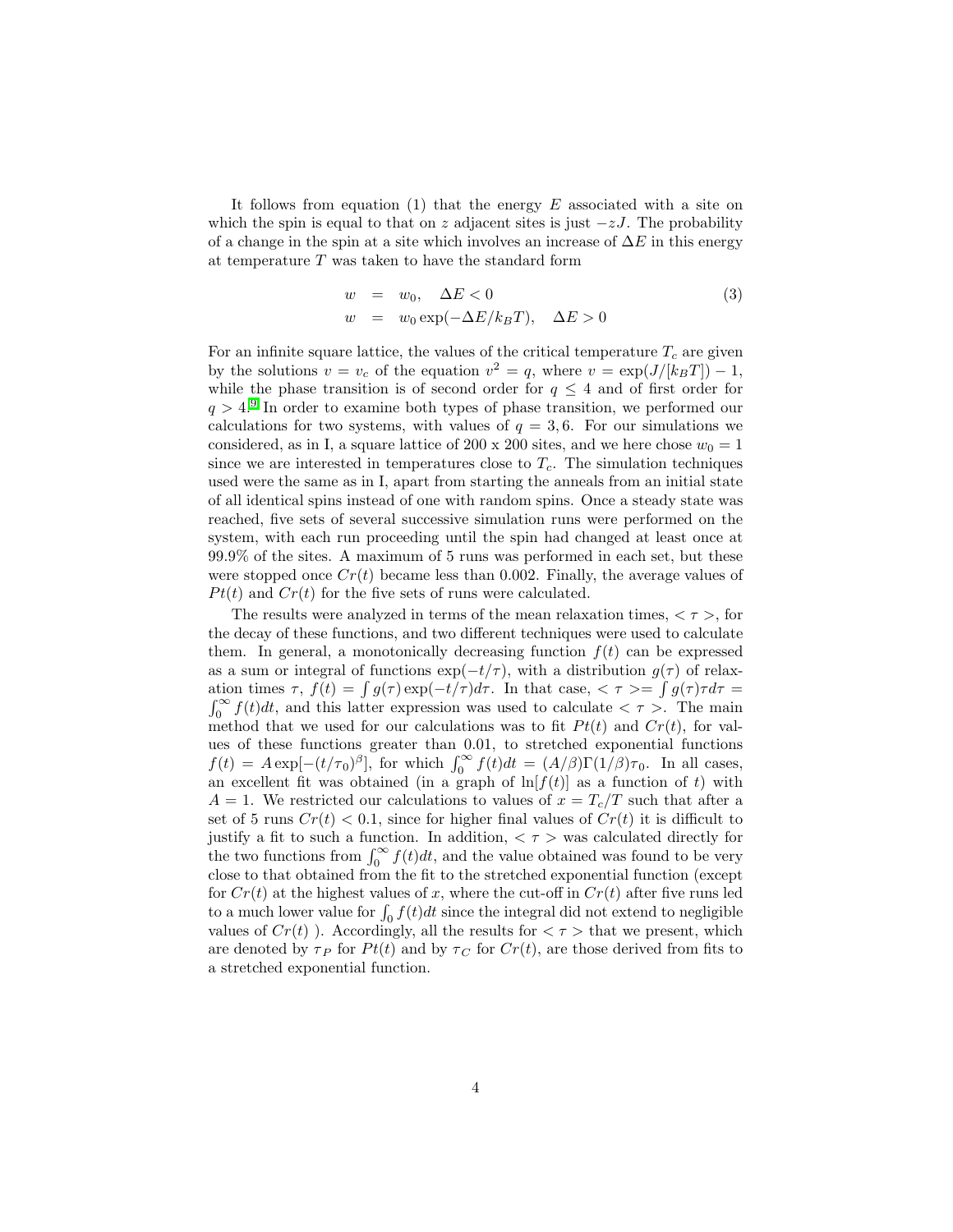#### III. Results and Discussion.

In figure 1, we show both  $\ln(\tau_P)$  and  $\ln(\tau_C)$  as functions of  $T_c/T$  for  $q=3$ and for  $q = 6$ . Incidentally, the results presented here for  $\ln(\tau_P)$  differ slightly from those in our previous paper I because there we showed the stretched exponential relaxation time  $\tau_0$  rather than  $\langle \tau \rangle$ , and also used  $w_0 = 0.5$ . It is immediately apparent that while for  $T_c/T = 0.85$  the relaxation times  $\tau_C$  and  $\tau_P$  are similar, the relaxation times  $\tau_C$  for the correlation function becomes larger than those for the transition function  $\tau_P$  as  $T_c/T$  increases, until for  $T_c/T = 0.99$  we find that  $\tau_C/\tau_P = 33$  for  $q = 3$  and 6.3 for  $q = 6$ . In order to show the difference between the functions  $Cr(t)$  and  $Pt(t)$ , and not just the ratio of their relaxation times, we present these functions for  $T_c/T = 0.85$  and  $T_c/T = 0.99$  for  $q = 3$  in figure 2 and for  $q = 6$  in figure 3. These figures show clearly that for  $T_c/T = 0.85$  the transition and correlation functions decay with time in a very similar manner, but for  $T_c/T = 0.99$  the correlation function decays much more slowly than the transition function. We also note from figure 1 that as  $T_c/T \rightarrow 1$  while  $\ln(\tau_P)$  increases fairly steadily, with no particular sign of a phase transition,  $\ln(\tau_C)$  starts to increase very rapidly, so that for higher values of  $T_c/T$  than those shown in the figure it decays very little on the time scale of around  $5\tau_P$  to which we extended our simulations. Thus, it is the rapid increase in  $\tau_C$  (rather than in  $\tau_P$ ) which is a sign of the critical slowing down associated with a phase transition in our system, and this is due to the rapid increase in the return probability.

For the Potts model, there is a simple qualitative explanation of this increase in the return probability as the temperature decreases, and also of the difference between the systems with  $q = 3$  and those with  $q = 6$ . For a site within a cluster of identical spins on a square lattice, the activation energy  $\Delta E$  required for a transition is 4J. As a result, the slowing down of the decay of the transition function, which is associated with the temperature dependence of the factor  $\exp(-\Delta E/k_BT)$  in equation (3) and with the increasing fraction of sites within clusters (as found in I) as  $T$  decreases, does not change dramatically as  $T$ approches  $T_c$ . On the other hand, when the spin at a site within a cluster changes, it can change again without any activation energy until it returns to its original state, when it again requires an activation energy of 4J to change it. Thus, the spins on sites within clusters have a strong tendency to return to their original values unless the spins on the adjacent states have changed before they do so, something that happens most easily at higher temperatures, and also for small clusters since the spins at sites on the boundary of a cluster require a lower activation energy to change. As a result, the increase in the fraction of sites within clusters (and in the mean cluster size) as  $T$  decreases leads to a rapid increase in the return probability, and so in the ratio of  $\tau_C/\tau_P$ , with a dramatic increase as the transition to a single phase is approached. This is just an example of critical slowing down as the phase transition is approached. It sets in at lower temperatures (higher values of  $T_c/T$ ) for  $q = 6$  than for  $q = 3$  because the fraction of sites within clusters at a given value of  $T_c/T$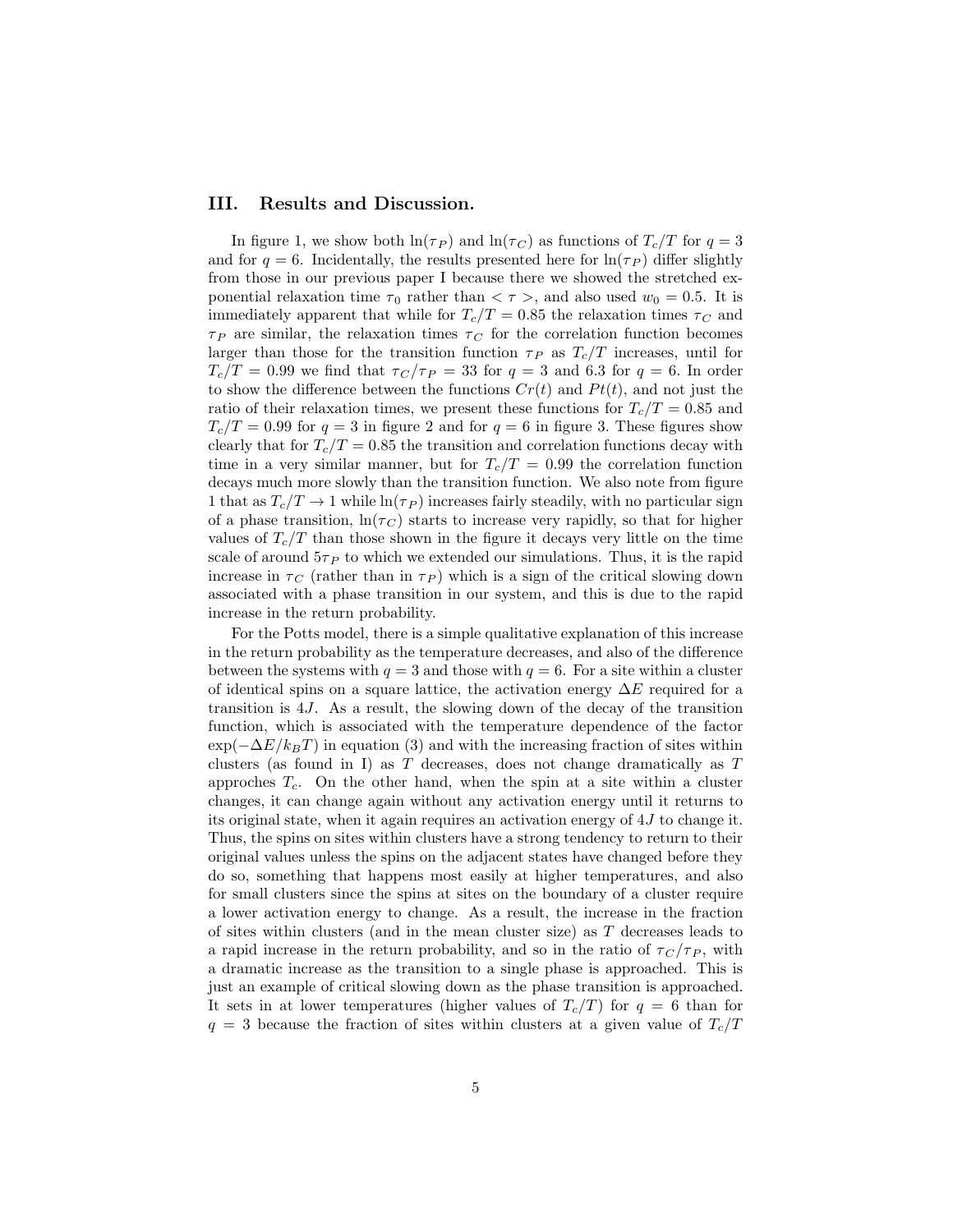decreases with increasing number of different possible values of the spins, i.e. with increasing  $q$ , as was found in figure 8 of I.

The above results show that for the ferromagnetic Potts model the main mechanism responsible for the critical slowing down as the phase transition is approached is the increasing return probability and not a drastic slowing down in the rate at which transitions occur. Such a mechanism is not restricted to the Potts model, and not necessarily even to phase transitions, and can well be relevant to the glass transition in supercooled liquids. As we discussed in I, the Potts model can be regarded as a simple model for plastic crystals, which have relaxation properties similar to those of supercooled liquids.<sup>[10](#page-6-9)</sup> Accordingly, we now consider the relevance of this type of process to the drastic slowing down of the relaxation rates in supercooled liquids as the glass transition is approached. Our results show that this need not be caused by a change in the basic relaxation mechanism, and in fact no such change was found in recent experiments by Huang and Richert.<sup>[11](#page-6-10)</sup> Instead, as for the Potts model, it can be due to the local molecular arrangements being such that even when a molecule instantaneously changes its position or orientation it rapidly returns to its original lower energy state. Such a process is obviously compatible with theories of the glass transition based on heterogeneities<sup>[12](#page-6-11)</sup> and/or smeared out phase transitions,<sup>[13](#page-6-12)</sup> since the Potts model exhibits a phase transition while the clusters of states of identical spin in it are local heterogeneities. It is also fully compatible with theories of the glass transition that involve potential energy landscapes,  $14$  for which the molecular transitions correspond to jumps within a meta-basin and those which lead to diffusion of the molecule (and so to decay of the correlation function) to jumps of the system from one meta-basin to another. However, such a process does not fit so well to theories based on free volume<sup>[15](#page-6-14)</sup> or on kinetic constraints,<sup>[16](#page-6-15)</sup> where it is the basic transition rates of the molecules that change drastically as the temperature is lowered. Of course, it is quite possible that different mechanisms are the dominant ones in different systems.

#### IV. Conclusions

A comparison between the transition function  $Pt(t)$  and the correlation function  $Cr(t)$  of a system that exhibits a drastic slowing down of its dynamical properties can show whether this slow dynamics is caused mainly by a slowing down in the transition rates of the particles or by an increase in their tendency to return to their original state following such a transition. For the ferromagnetic Potts model, the latter process was found to be responsible for the critical slowing down as the phase transition was approached. The question of which is the dominant process has important consequences for the different theories of the glass transition in various types of supercooled liquids.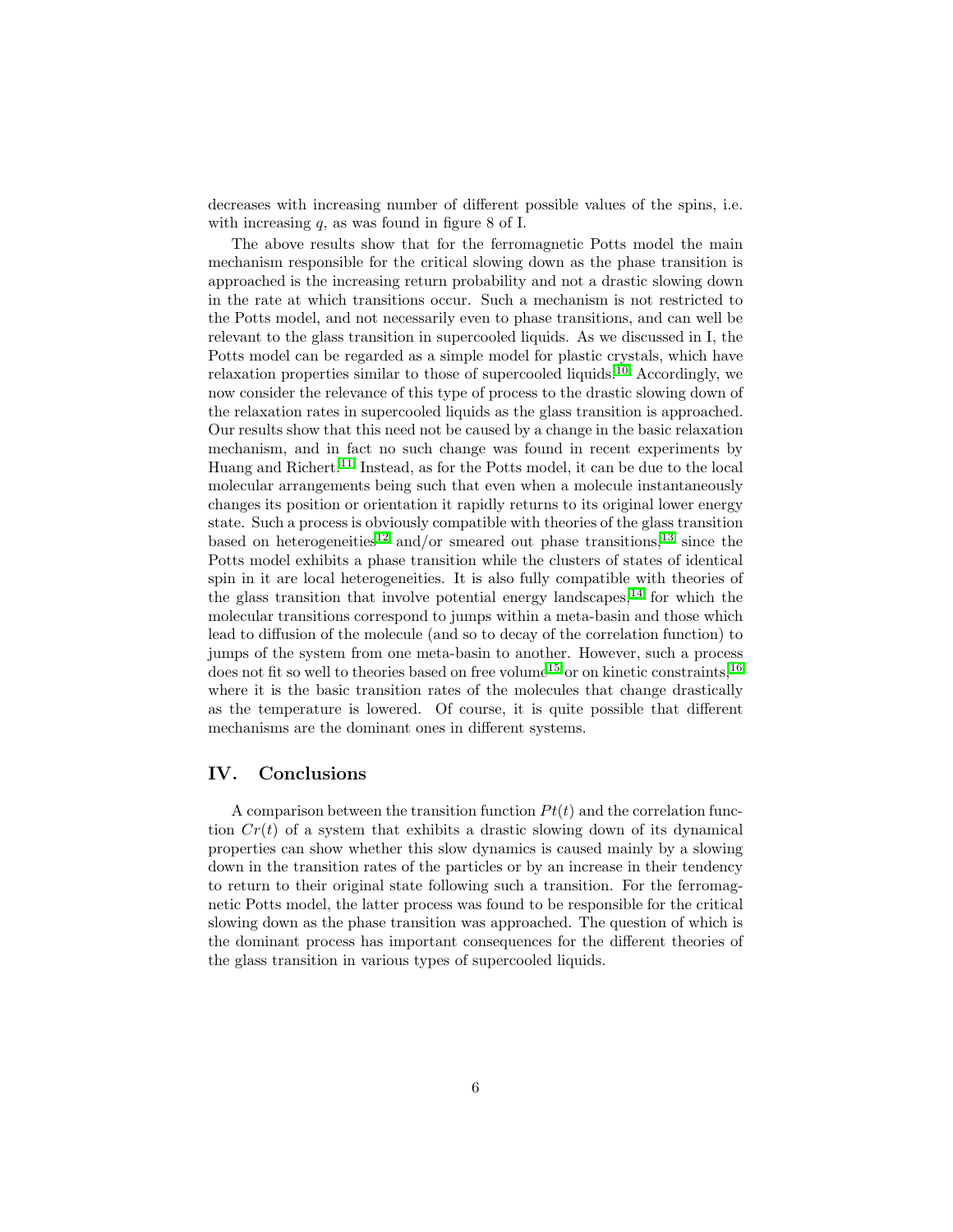# <span id="page-6-0"></span>References

- <sup>1</sup>M. Gitterman and V. Halpern, Phase Transitions (World Scientific, Singapore, 2004) pp. 45-47
- <span id="page-6-2"></span><span id="page-6-1"></span><sup>2</sup>C A Angell, K L Ngai, G B McKenna, P F McMillan and S W Martin, J. Appl. Phys. 88 3114 (2000); H Sillescu, J. Non-Cryst. Sol. 243, 81 (1999).
- <span id="page-6-3"></span><sup>3</sup>G Williams and J Fournier, J. Chem. Phys. 104 5690 (1996).
- <span id="page-6-4"></span><sup>4</sup>L Berthier and J P Garrahan, J. Chem. Phys. 119 4367 (2003)
- <sup>5</sup>K Funke, R D Banhatti, S Bruckner S, C Cramer and D Wilmer, Solid State Ionics 154 –155 65 (2002)
- <span id="page-6-6"></span><span id="page-6-5"></span><sup>6</sup>S P Das, Rev. Mod. Phys. 76 785-851 (2004)
- <span id="page-6-7"></span><sup>7</sup>V. Halpern, J. Chem Phys. 124 214508 (2006).
- <span id="page-6-8"></span><sup>8</sup>F. Y. Wu, Rev. Mod. Phys. 54 235 (1982)
- $^{9}$ R. J. Baxter, J. Phys. C: Solid State Phys. 6 L445 (1973)
- <span id="page-6-9"></span><sup>10</sup>S Benkhof, A Kudlik, T Blochowicz and E Rossler, J. Phys: Condens. Matter 10 8155 (1998)
- <span id="page-6-11"></span><span id="page-6-10"></span> $11$ W. Huang and R. Richert, J. Chem. Phys.  $124$  164510 (2006).
- <span id="page-6-12"></span> $12P$  Viot, G Tarjus and D Kivelson, J. Chem. Phys. 112 10368 (2000)
- $13V$  Lubchenko and P G Wolynes, J. Chem. Phys 119 9088 (2003); J D Stevenson, J Schmalian and P G. Wolynes, Nature Physics 2 268 (2006).
- <span id="page-6-14"></span><span id="page-6-13"></span><sup>14</sup>U Buchenau, J.Phys.:Condens.Matter 15 S955 (2003)
- $15$ M.H. Cohen and G.S. Grest, Phys. Rev. B 20, 1077 (1979); M Paluch, R Casalini and C M Roland, Phys. Rev. E 67 021508 (2003)
- <span id="page-6-15"></span><sup>16</sup>F Ritort F and P Sollich, Advances in Physics  $52\ 219\ (2003)$

Captions for figures

Figure 1. The mean relaxation time  $\tau$  for the relaxation function  $Pt(t)$  (open symbols) and for the correlation function  $Cr(t)$  (closed symbols) of the q-state Potts model as functions of  $T_c/T$ . The results for  $q = 3$  are denoted by black squares, and those for  $q = 6$  by red circles, while the broken lines are just to guide the eye.

Figure 2. The relaxation function  $Pt(t)$  (continuous black lines) and the correlation function  $Cr(t)$  (broken red lines) for the 3-state Potts model, for  $T_c/T = 0.85$  (lower pair) and for  $T_c/T = 0.99$  (upper pair).

Figure 3. The relaxation function  $Pt(t)$  (continuous black lines) and the correlation function  $Cr(t)$  (broken red lines) for the 6-state Potts model, for  $T_c/T = 0.85$  (lower pair) and for  $T_c/T = 0.99$  (upper pair).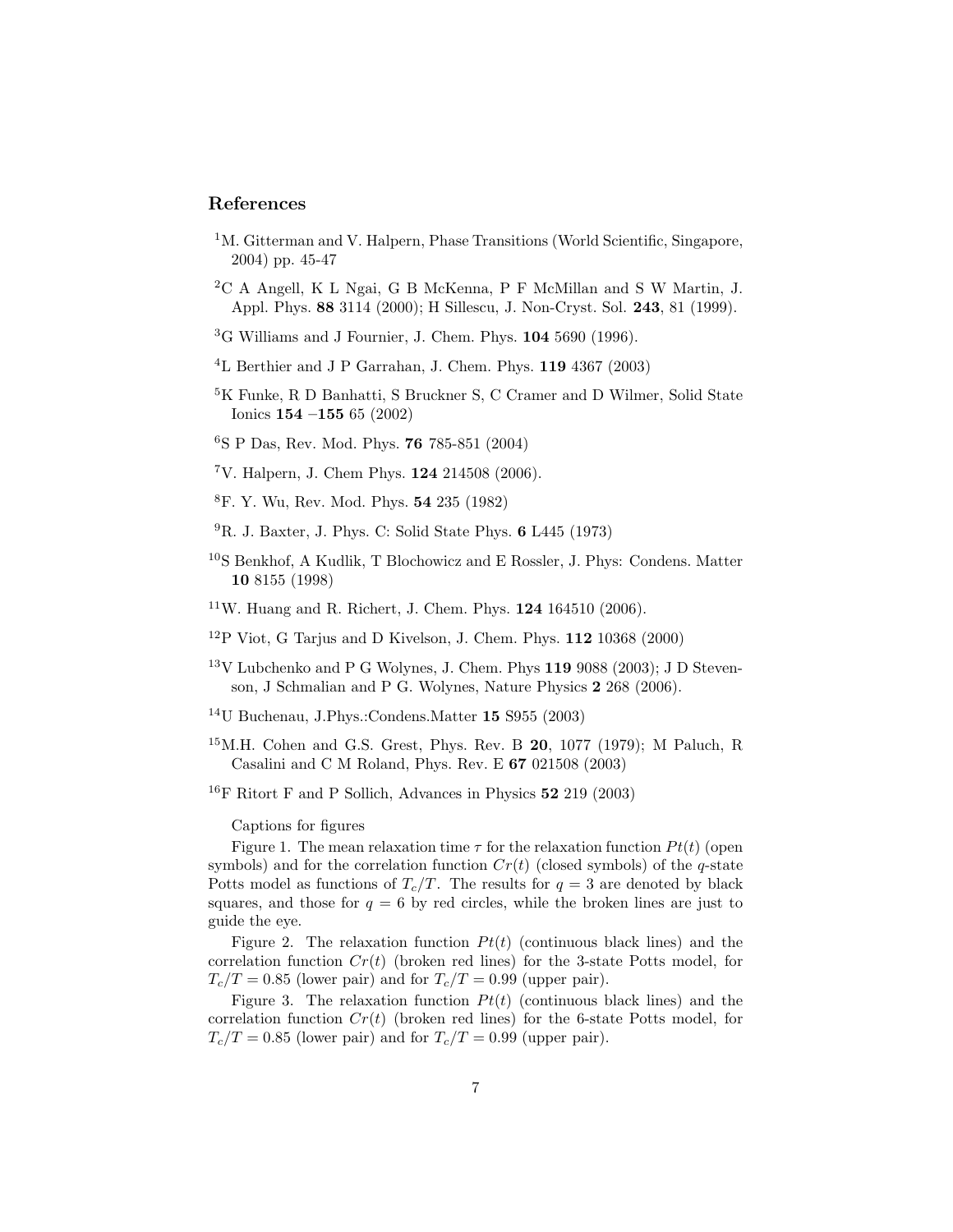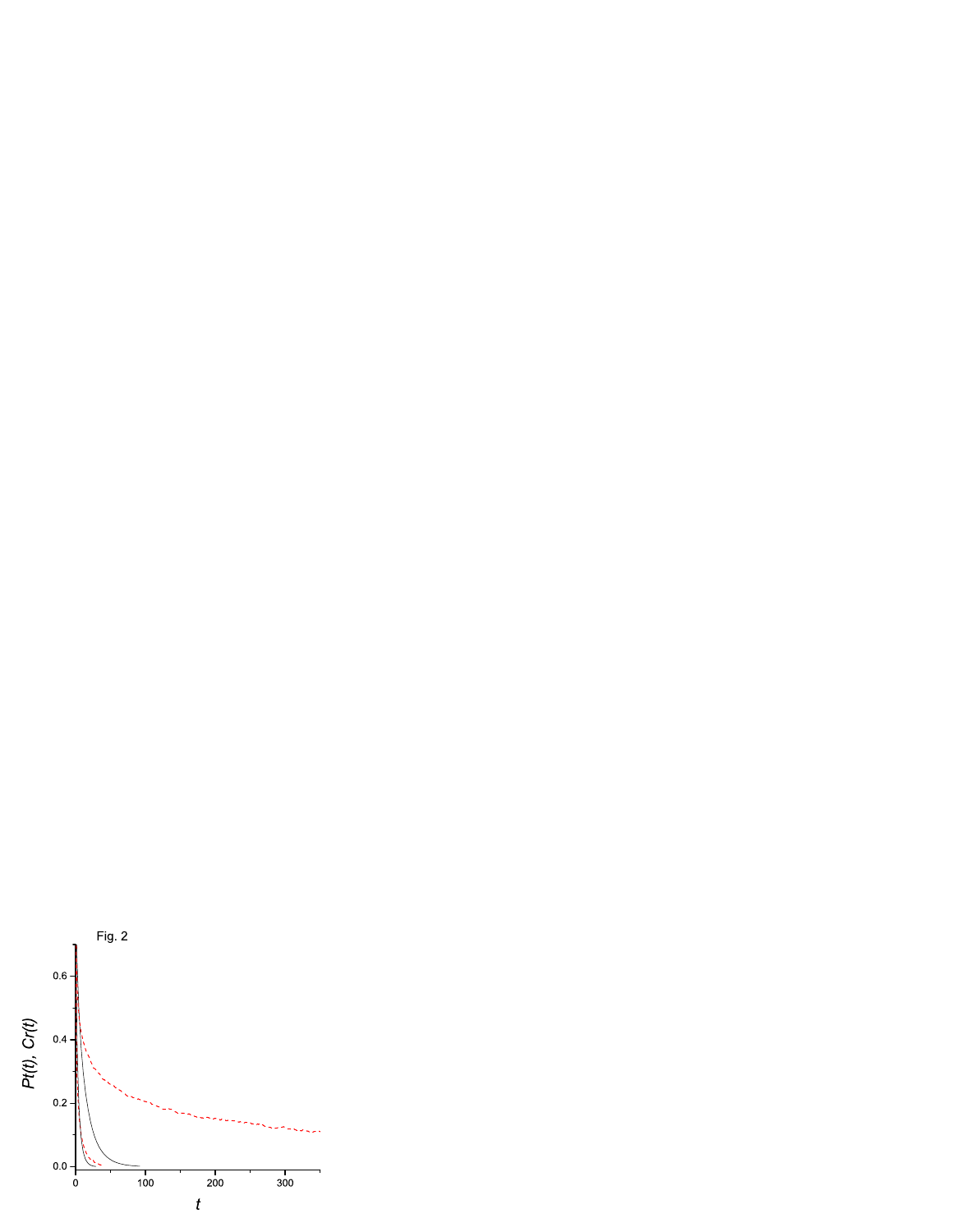